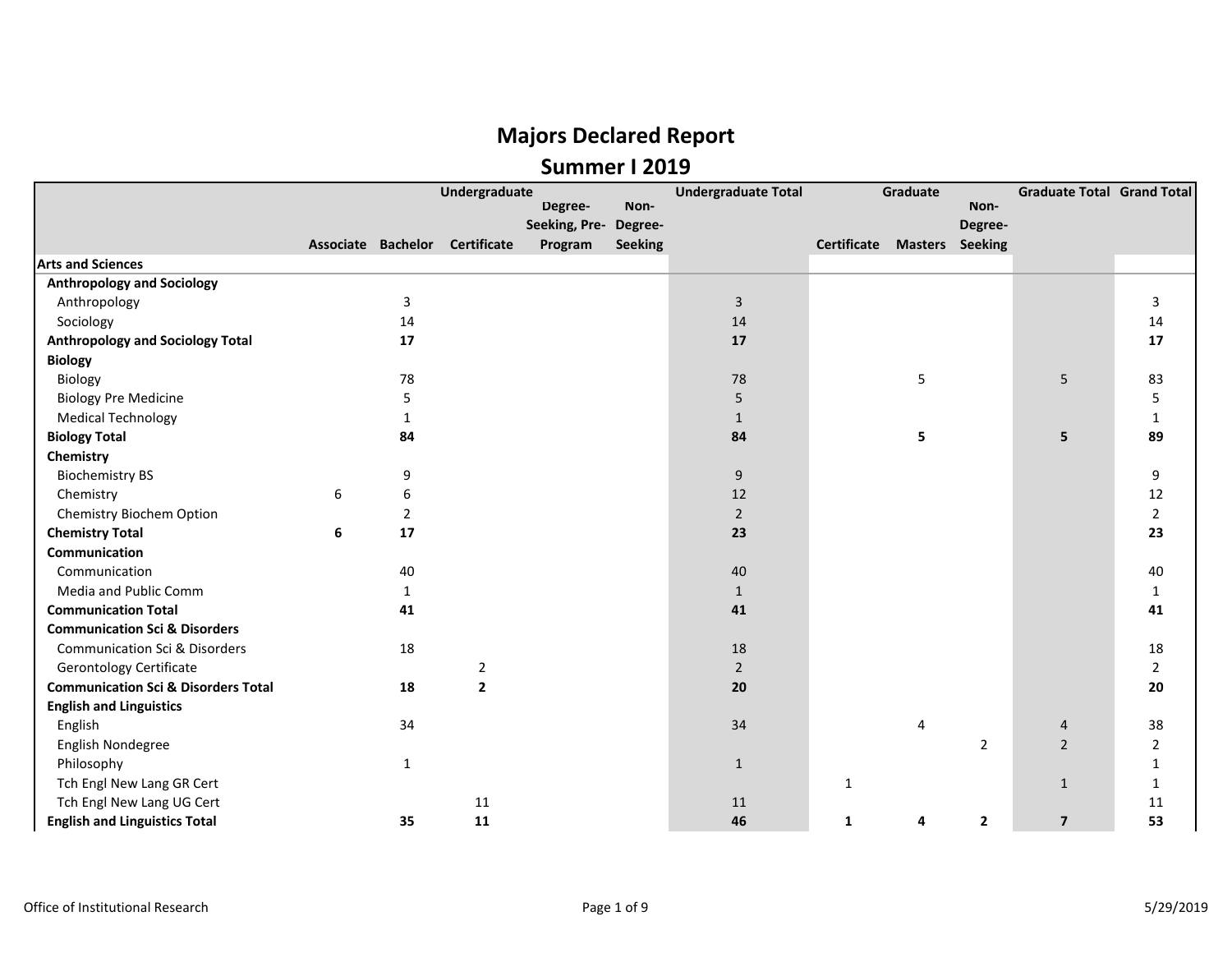|                                        |                | Undergraduate                  |                       |                | <b>Undergraduate Total</b> |                                    | Graduate     |              | <b>Graduate Total Grand Total</b> |                |
|----------------------------------------|----------------|--------------------------------|-----------------------|----------------|----------------------------|------------------------------------|--------------|--------------|-----------------------------------|----------------|
|                                        |                |                                | Degree-               | Non-           |                            |                                    |              | Non-         |                                   |                |
|                                        |                |                                | Seeking, Pre- Degree- |                |                            |                                    |              | Degree-      |                                   |                |
|                                        |                | Associate Bachelor Certificate | Program               | <b>Seeking</b> |                            | <b>Certificate Masters Seeking</b> |              |              |                                   |                |
| <b>General Studies</b>                 |                |                                |                       |                |                            |                                    |              |              |                                   |                |
| <b>Applied Science</b>                 | $\overline{7}$ |                                |                       |                | $\overline{7}$             |                                    |              |              |                                   | 7              |
| <b>Business and Leadership Focus</b>   |                |                                | 4                     |                | $\overline{4}$             |                                    |              |              |                                   | 4              |
| <b>Engineering and Science Focus</b>   |                |                                | 6                     |                | 6                          |                                    |              |              |                                   | 6              |
| <b>General Studies</b>                 | 103            |                                |                       |                | 103                        |                                    |              |              |                                   | 103            |
| <b>General Studies Distance</b>        | 6              |                                |                       |                | 6                          |                                    |              |              |                                   | 6              |
| Polytechnic Focus                      |                |                                | 1                     |                | $\mathbf{1}$               |                                    |              |              |                                   | 1              |
| Soc Sci & Hum Focus                    |                |                                | 4                     |                | $\overline{4}$             |                                    |              |              |                                   | 4              |
| Visual and Perform Arts Focus          |                |                                | 3                     |                | 3                          |                                    |              |              |                                   | 3              |
| <b>General Studies Total</b>           | 116            |                                | 18                    |                | 134                        |                                    |              |              |                                   | 134            |
| <b>History</b>                         |                |                                |                       |                |                            |                                    |              |              |                                   |                |
| History                                | 27             |                                |                       |                | 27                         |                                    |              |              |                                   | 27             |
| <b>History Total</b>                   | 27             |                                |                       |                | 27                         |                                    |              |              |                                   | 27             |
| <b>Interdisciplinary Studies</b>       |                |                                |                       |                |                            |                                    |              |              |                                   |                |
| Intl Studies Certificate               |                | $\Delta$                       |                       |                | $\overline{4}$             |                                    |              |              |                                   | 4              |
| Lesbian Gay Bisexual Tgender           |                |                                |                       |                | $\mathbf{1}$               |                                    |              |              |                                   | $\mathbf{1}$   |
| Peace Conflct Stud Certificate         |                |                                |                       |                | $\overline{4}$             |                                    |              |              |                                   | 4              |
| <b>Interdisciplinary Studies Total</b> |                | 9                              |                       |                | 9                          |                                    |              |              |                                   | 9              |
| Intl Language and Cul Studies          |                |                                |                       |                |                            |                                    |              |              |                                   |                |
| German                                 | $\mathbf{1}$   |                                |                       |                | $\mathbf{1}$               |                                    |              |              |                                   | $\mathbf{1}$   |
| Spanish                                | 10             |                                |                       |                | 10                         |                                    |              |              |                                   | $10\,$         |
| Intl Language and Cul Studies Total    | 11             |                                |                       |                | 11                         |                                    |              |              |                                   | 11             |
| <b>Mathematical Sciences</b>           |                |                                |                       |                |                            |                                    |              |              |                                   |                |
| <b>Actuarial Science</b>               | $\overline{7}$ |                                |                       |                | $\overline{7}$             |                                    |              |              |                                   | 7              |
| Applied Math Ops Research              |                |                                |                       |                |                            |                                    | $\mathbf{1}$ |              | $\mathbf{1}$                      | 1              |
| Data Science & Applied Stats           | 5              |                                |                       |                | 5                          |                                    |              |              |                                   | 5              |
| Math Actuarial Science                 | 2              |                                |                       |                | $\overline{2}$             |                                    |              |              |                                   | 2              |
| Math Computing                         | $\mathbf{1}$   |                                |                       |                | $\mathbf{1}$               |                                    |              |              |                                   | 1              |
| Mathematics                            | 15             |                                |                       |                | 15                         |                                    | 5            |              | 5                                 | 20             |
| <b>Mathematics Nondegree</b>           |                |                                |                       |                |                            |                                    |              | $\mathbf{1}$ | $\mathbf{1}$                      | $\mathbf{1}$   |
| <b>Mathematical Sciences Total</b>     | 30             |                                |                       |                | 30                         |                                    | 6            | $\mathbf{1}$ | $\overline{\mathbf{z}}$           | 37             |
| <b>Physics</b>                         |                |                                |                       |                |                            |                                    |              |              |                                   |                |
| Geology                                | $\mathbf{1}$   |                                |                       |                | $\mathbf{1}$               |                                    |              |              |                                   | 1              |
| Physics                                | 10             |                                |                       |                | $10\,$                     |                                    |              |              |                                   | 10             |
| <b>Physics Total</b>                   | 11             |                                |                       |                | ${\bf 11}$                 |                                    |              |              |                                   | 11             |
| <b>Political Science</b>               |                |                                |                       |                |                            |                                    |              |              |                                   |                |
| Civic Ed & Pub Adv Certificate         |                | $\mathbf{1}$                   |                       |                | $\mathbf{1}$               |                                    |              |              |                                   | $\mathbf{1}$   |
| Economics                              | $\overline{7}$ |                                |                       |                | $\overline{7}$             |                                    |              |              |                                   | $\overline{7}$ |
| OfficePoflitricaltSutionnedeResearch   | 21             |                                |                       | Page 2 of 9    | $21\,$                     |                                    |              |              |                                   | 5/19/2019      |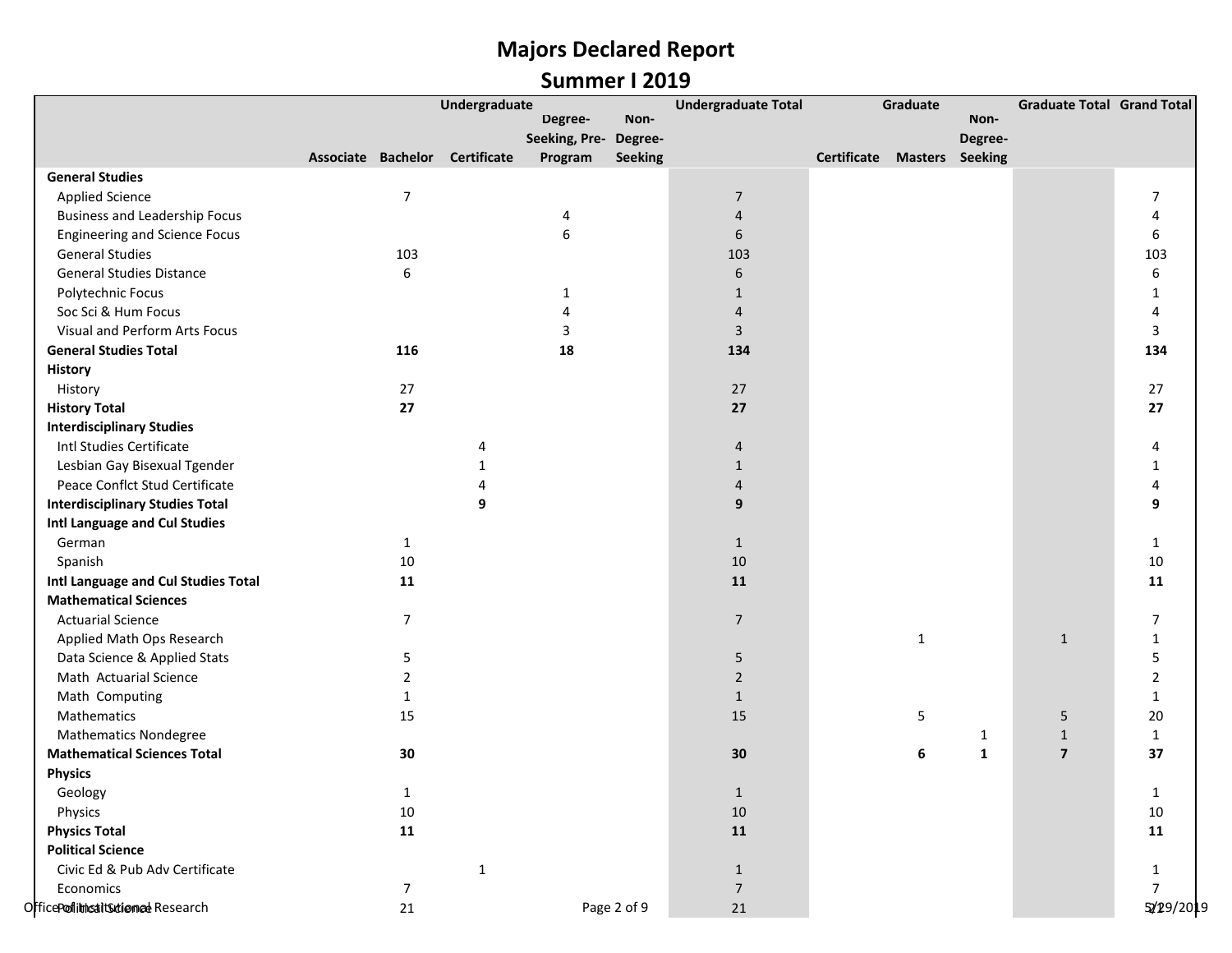### **Majors Declared Report Summer I 2019**

|                                            | Undergraduate |          |                    |                       |                | <b>Undergraduate Total</b> | Graduate    |                |                | Graduate Total Grand Total |     |
|--------------------------------------------|---------------|----------|--------------------|-----------------------|----------------|----------------------------|-------------|----------------|----------------|----------------------------|-----|
|                                            |               |          |                    | Degree-               | Non-           |                            |             |                | Non-           |                            |     |
|                                            |               |          |                    | Seeking, Pre- Degree- |                |                            |             |                | Degree-        |                            |     |
|                                            | Associate     | Bachelor | <b>Certificate</b> | Program               | <b>Seeking</b> |                            | Certificate | <b>Masters</b> | <b>Seeking</b> |                            |     |
| <b>Women's Studies</b>                     |               | ь        |                    |                       |                | 6                          |             |                |                |                            | 6   |
| <b>Political Science Total</b>             |               | 34       |                    |                       |                | 35                         |             |                |                |                            | 35  |
| Psychology                                 |               |          |                    |                       |                |                            |             |                |                |                            |     |
| Psychology                                 |               | 62       |                    |                       |                | 62                         |             |                |                |                            | 62  |
| <b>Psychology Total</b>                    |               | 62       |                    |                       |                | 62                         |             |                |                |                            | 62  |
| <b>Science and Other PU Transfer</b>       |               |          |                    |                       |                |                            |             |                |                |                            |     |
| Pre Pharmacy                               |               |          |                    |                       |                |                            |             |                |                |                            |     |
| <b>Science and Other PU Transfer Total</b> |               |          |                    |                       |                |                            |             |                |                |                            |     |
| <b>Arts and Sciences Total</b>             | ь             | 503      | 23                 | 19                    |                | 551                        |             | 15             |                | 19                         | 570 |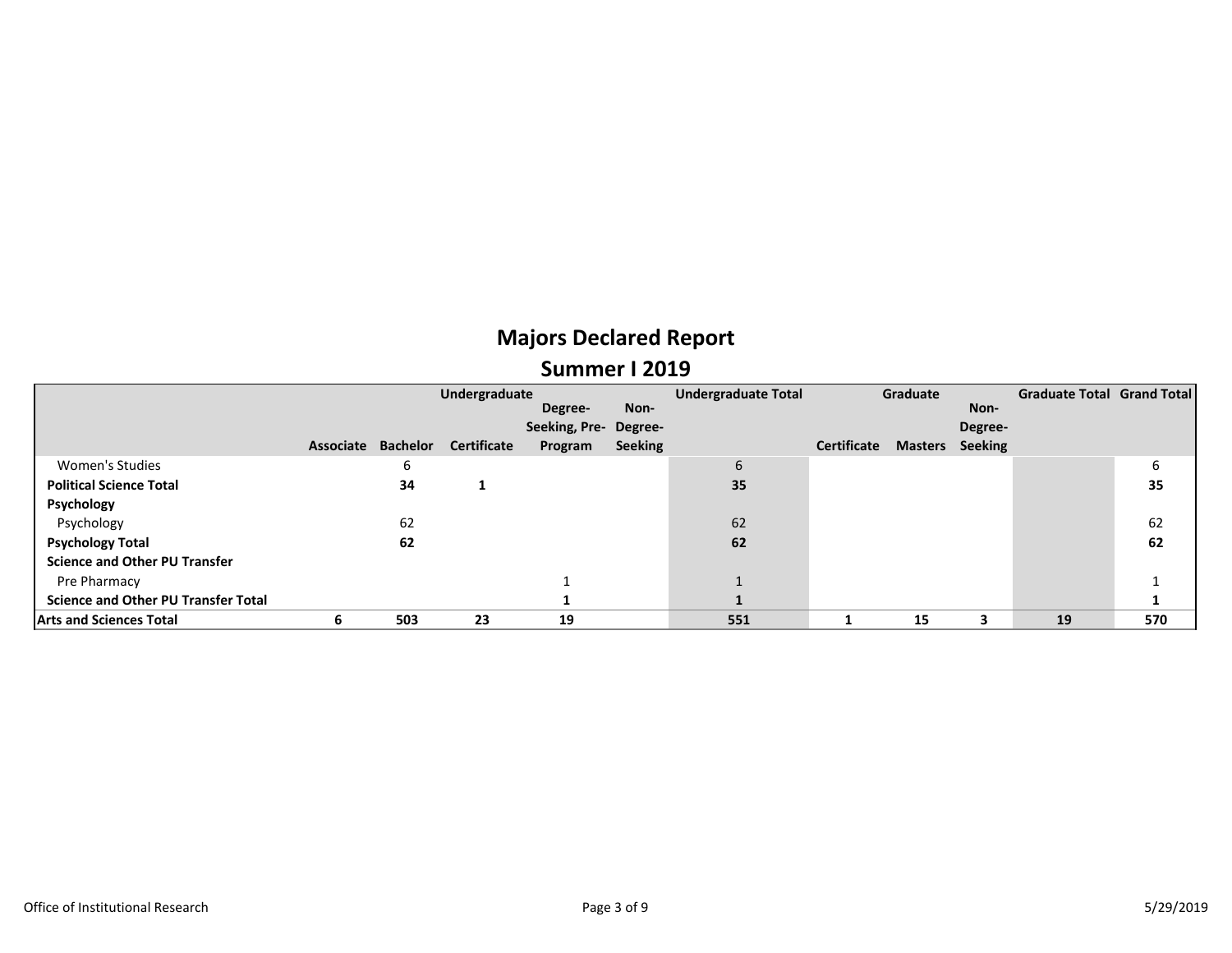|                                       |                    | Undergraduate      | Degree-       | Non-           | <b>Undergraduate Total</b> |             | Graduate       | Non-           | <b>Graduate Total Grand Total</b> |     |
|---------------------------------------|--------------------|--------------------|---------------|----------------|----------------------------|-------------|----------------|----------------|-----------------------------------|-----|
|                                       |                    |                    | Seeking, Pre- | Degree-        |                            |             |                | Degree-        |                                   |     |
|                                       | Associate Bachelor | <b>Certificate</b> | Program       | <b>Seeking</b> |                            | Certificate | <b>Masters</b> | <b>Seeking</b> |                                   |     |
| <b>Business</b>                       |                    |                    |               |                |                            |             |                |                |                                   |     |
| <b>Accounting</b>                     |                    |                    |               |                |                            |             |                |                |                                   |     |
| Accounting                            | 36                 |                    | 16            |                | 52                         |             |                |                |                                   | 52  |
| <b>Accounting Certificate</b>         |                    | 1                  |               |                |                            |             |                |                |                                   | 1   |
| <b>Bank Management Certificate</b>    |                    | 4                  |               |                | 4                          |             |                |                |                                   | 4   |
| <b>Accounting Total</b>               | 36                 | 5                  | 16            |                | 57                         |             |                |                |                                   | 57  |
| <b>Business Administration</b>        |                    |                    |               |                |                            |             |                |                |                                   |     |
| <b>Business General Bach</b>          |                    |                    | 10            |                | 10                         |             |                |                |                                   | 10  |
| <b>General Administration</b>         |                    |                    |               |                |                            |             | 18             |                | 18                                | 18  |
| <b>General Admin-Professional MBA</b> |                    |                    |               |                |                            |             | 2              |                | $\overline{2}$                    | 2   |
| <b>Business Administration Total</b>  |                    |                    | 10            |                | 10                         |             | 20             |                | 20                                | 30  |
| <b>Economics and Finance</b>          |                    |                    |               |                |                            |             |                |                |                                   |     |
| <b>Bus Econ Public Policy</b>         |                    |                    | 2             |                | 9                          |             |                |                |                                   | 9   |
| Finance                               | 25                 |                    | 19            |                | 44                         |             |                |                |                                   | 44  |
| <b>Economics and Finance Total</b>    | 32                 |                    | 21            |                | 53                         |             |                |                |                                   | 53  |
| <b>Management and Marketing</b>       |                    |                    |               |                |                            |             |                |                |                                   |     |
| Management                            | 64                 |                    | 35            |                | 99                         |             |                |                |                                   | 99  |
| Management BSB Distance               | 1                  |                    | 3             |                | 4                          |             |                |                |                                   | 4   |
| Marketing                             | 39                 |                    | 17            |                | 56                         |             |                |                |                                   | 56  |
| <b>Professional Sales Certificate</b> |                    |                    |               |                |                            |             |                |                |                                   | 1   |
| <b>Small Business Mgmt Certif</b>     |                    | 3                  |               |                | 3                          |             |                |                |                                   | 3   |
| <b>Management and Marketing Total</b> | 104                | 4                  | 55            |                | 163                        |             |                |                |                                   | 163 |
| <b>Business Total</b>                 | 172                | 9                  | 102           |                | 283                        |             | 20             |                | 20                                | 303 |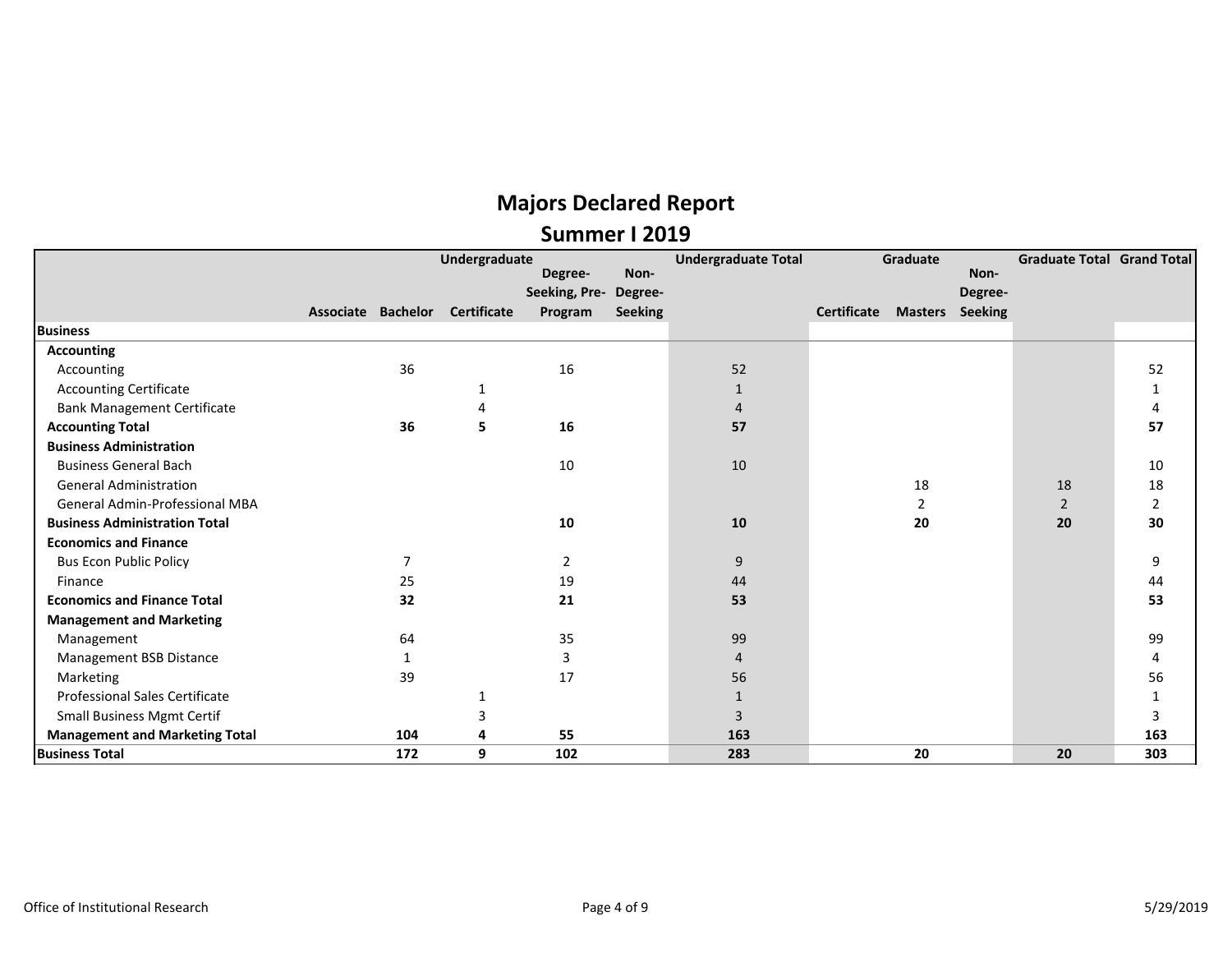|                                            |              |                    | <b>Undergraduate</b> |                |                | <b>Undergraduate Total</b> |                    | Graduate               |         | <b>Graduate Total Grand Total</b> |                |
|--------------------------------------------|--------------|--------------------|----------------------|----------------|----------------|----------------------------|--------------------|------------------------|---------|-----------------------------------|----------------|
|                                            |              |                    |                      | Degree-        | Non-           |                            |                    |                        | Non-    |                                   |                |
|                                            |              |                    |                      | Seeking, Pre-  | Degree-        |                            |                    |                        | Degree- |                                   |                |
|                                            |              | Associate Bachelor | Certificate          | Program        | <b>Seeking</b> |                            | <b>Certificate</b> | <b>Masters</b> Seeking |         |                                   |                |
| <b>Engineering Tech and Comp Sci</b>       |              |                    |                      |                |                |                            |                    |                        |         |                                   |                |
| <b>Civil/Mechanical Engineering</b>        |              |                    |                      |                |                |                            |                    |                        |         |                                   |                |
| <b>Bio-Mechanical Engr Cert</b>            |              |                    | $\mathbf 2$          |                |                | $\overline{2}$             |                    |                        |         |                                   | $\overline{2}$ |
| <b>Civil Engineering</b>                   |              | 13                 |                      | 11             |                | 24                         |                    |                        |         |                                   | 24             |
| Engineering                                |              |                    |                      |                |                |                            |                    | 3                      |         | 3                                 | 3              |
| <b>Mechanical Engineering</b>              |              | 23                 |                      | 20             |                | 43                         |                    |                        |         |                                   | 43             |
| <b>Civil/Mechanical Engineering Total</b>  |              | 36                 | $\overline{2}$       | 31             |                | 69                         |                    | 3                      |         | $\overline{\mathbf{3}}$           | 72             |
| <b>Computer Science</b>                    |              |                    |                      |                |                |                            |                    |                        |         |                                   |                |
| Computer Science                           |              | 52                 |                      |                |                | 52                         |                    |                        |         |                                   | 52             |
| <b>Information Systems</b>                 | 3            | 8                  |                      |                |                | 11                         |                    |                        |         |                                   | 11             |
| <b>Computer Science Total</b>              | 3            | 60                 |                      |                |                | 63                         |                    |                        |         |                                   | 63             |
| <b>Electrical/Computer Engr</b>            |              |                    |                      |                |                |                            |                    |                        |         |                                   |                |
| <b>Computer Engineering</b>                |              | 5                  |                      | $\overline{2}$ |                | $\overline{7}$             |                    |                        |         |                                   | $\overline{7}$ |
| <b>Electrical Engineering</b>              |              | 11                 |                      | $\overline{7}$ |                | 18                         |                    |                        |         |                                   | 18             |
| Engineering                                |              |                    |                      |                |                |                            |                    | $\overline{2}$         |         | $\overline{2}$                    | $\overline{2}$ |
| <b>Electrical/Computer Engr Total</b>      |              | 16                 |                      | 9              |                | 25                         |                    | $\mathbf{2}$           |         | $\overline{2}$                    | 27             |
| <b>Organizational Leadership</b>           |              |                    |                      |                |                |                            |                    |                        |         |                                   |                |
| Organizational Leadership                  | 10           | 74                 |                      |                |                | 84                         |                    | 6                      |         | 6                                 | 90             |
| <b>Organizational Leadership Total</b>     | 10           | 74                 |                      |                |                | 84                         |                    | 6                      |         | 6                                 | 90             |
| <b>School of Polytechnic</b>               |              |                    |                      |                |                |                            |                    |                        |         |                                   |                |
| <b>Computer Engineering Tech</b>           |              | 6                  |                      |                |                | $\boldsymbol{6}$           |                    |                        |         |                                   | 6              |
| <b>Construction Engineering Tech</b>       |              | 12                 |                      |                |                | 12                         |                    |                        |         |                                   | 12             |
| <b>Electrical Engineering Tech</b>         | 9            | 13                 |                      |                |                | 22                         |                    |                        |         |                                   | 22             |
| Electronic Comm Certificate                |              |                    | $\mathbf{1}$         |                |                | $\mathbf{1}$               |                    |                        |         |                                   | $\mathbf{1}$   |
| Industrial Engineering Tech                | $\mathbf{1}$ |                    |                      |                |                | $\mathbf{1}$               |                    |                        |         |                                   | $\mathbf{1}$   |
| <b>Information Technology</b>              |              | 15                 |                      |                |                | 15                         |                    |                        |         |                                   | 15             |
| <b>Mechanical Engineering Tech</b>         | 12           | 38                 |                      |                |                | 50                         |                    |                        |         |                                   | 50             |
| Technology                                 |              |                    |                      |                |                |                            |                    | $\mathbf{1}$           |         | $\mathbf{1}$                      | $\mathbf{1}$   |
| <b>School of Polytechnic Total</b>         | 22           | 84                 | 1                    |                |                | 107                        |                    | 1                      |         | $\mathbf{1}$                      | 108            |
| <b>Engineering Tech and Comp Sci Total</b> | 35           | 270                | 3                    | 40             |                | 348                        |                    | 12                     |         | 12                                | 360            |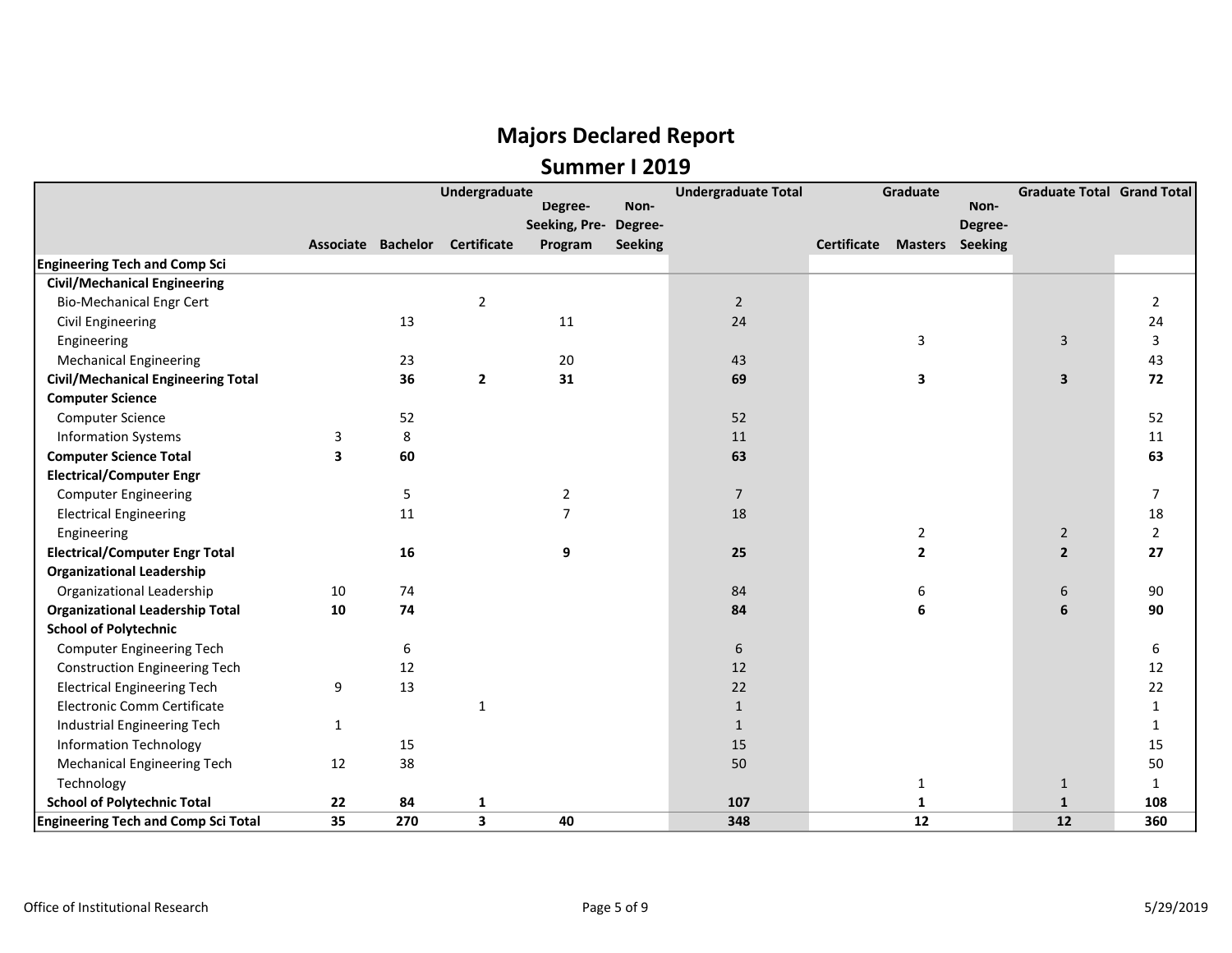|                                        |                    | Undergraduate      |               |                | <b>Undergraduate Total</b> |             | Graduate       |                | Graduate Total Grand Total |     |
|----------------------------------------|--------------------|--------------------|---------------|----------------|----------------------------|-------------|----------------|----------------|----------------------------|-----|
|                                        |                    |                    | Degree-       | Non-           |                            |             |                | Non-           |                            |     |
|                                        |                    |                    | Seeking, Pre- | Degree-        |                            |             |                | Degree-        |                            |     |
|                                        | Associate Bachelor | <b>Certificate</b> | Program       | <b>Seeking</b> |                            | Certificate | <b>Masters</b> | <b>Seeking</b> |                            |     |
| <b>Health and Human Services</b>       |                    |                    |               |                |                            |             |                |                |                            |     |
| <b>Dental Education</b>                |                    |                    |               |                |                            |             |                |                |                            |     |
| Dental Clinician                       |                    |                    |               |                | 3                          |             |                |                |                            |     |
| Dental Hygiene                         | 14                 |                    | 4             |                | 18                         |             |                |                |                            | 18  |
| <b>Dental Technology</b>               |                    |                    |               |                |                            |             |                |                |                            |     |
| <b>Dental Education Total</b>          | 19                 |                    | 4             |                | 23                         |             |                |                |                            | 23  |
| Med Imaging and Radiologic Sci         |                    |                    |               |                |                            |             |                |                |                            |     |
| <b>Medical Imaging</b>                 | 19                 |                    |               |                | 19                         |             |                |                |                            | 19  |
| Med Imaging and Radiologic Sci Total   | 19                 |                    |               |                | 19                         |             |                |                |                            | 19  |
| <b>Nursing</b>                         |                    |                    |               |                |                            |             |                |                |                            |     |
| Nursing                                | 61                 |                    |               |                | 62                         |             |                |                |                            | 62  |
| <b>Nursing Total</b>                   | 61                 |                    |               |                | 62                         |             |                |                |                            | 62  |
| <b>Health and Human Services Total</b> | 99                 |                    | כ             |                | 104                        |             |                |                |                            | 104 |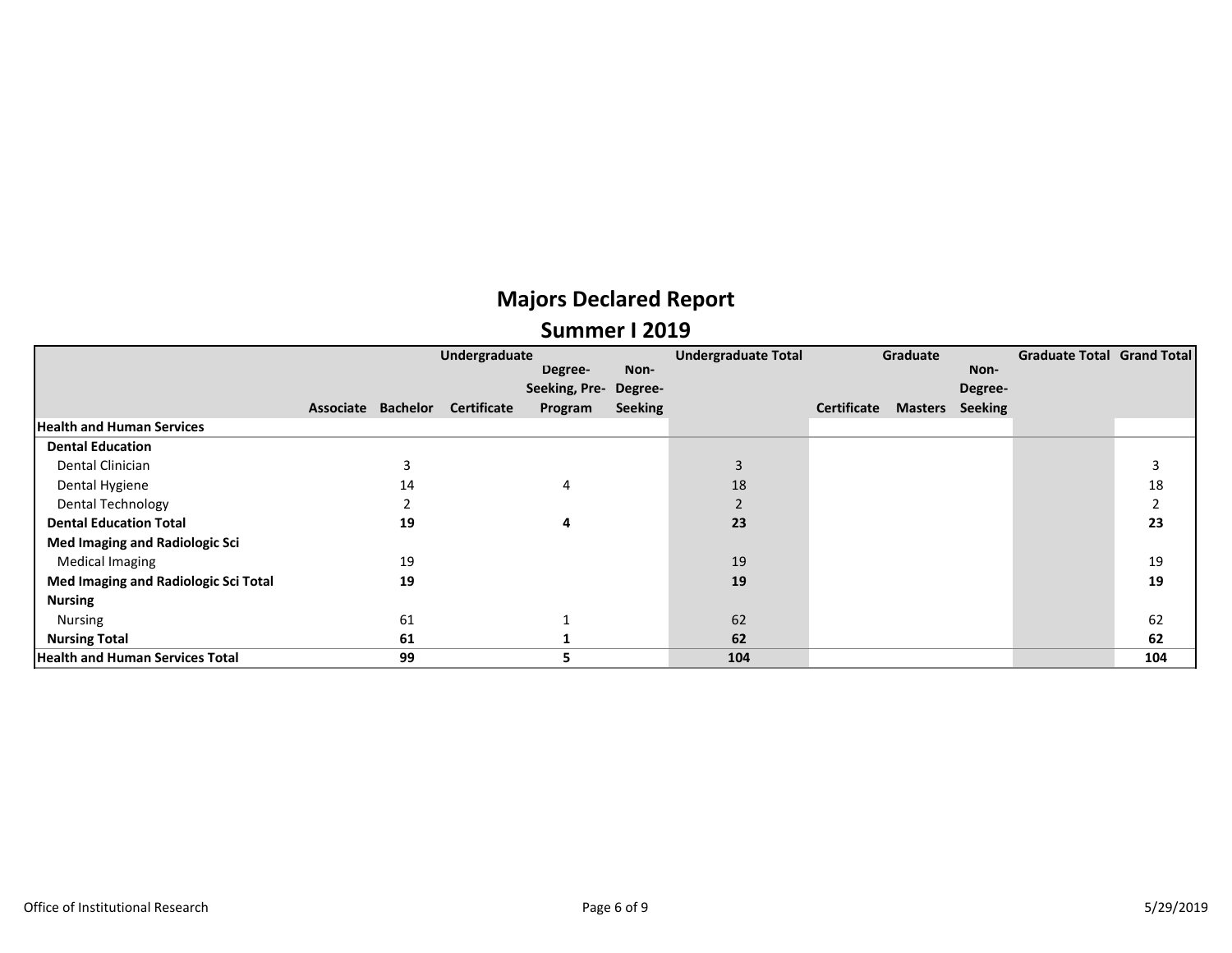### **Majors Declared Report Summer I 2019**

|                                           |                         | Undergraduate                  |                       |                         | <b>Undergraduate Total</b> |              | Graduate               |                         | <b>Graduate Total Grand Total</b> |                |
|-------------------------------------------|-------------------------|--------------------------------|-----------------------|-------------------------|----------------------------|--------------|------------------------|-------------------------|-----------------------------------|----------------|
|                                           |                         |                                | Degree-               | Non-                    |                            |              |                        | Non-                    |                                   |                |
|                                           |                         |                                | Seeking, Pre- Degree- |                         |                            |              |                        | Degree-                 |                                   |                |
|                                           |                         | Associate Bachelor Certificate | Program               | <b>Seeking</b>          |                            | Certificate  | <b>Masters</b> Seeking |                         |                                   |                |
| <b>Professional Studies</b>               |                         |                                |                       |                         |                            |              |                        |                         |                                   |                |
| <b>Educational Studies</b>                |                         |                                |                       |                         |                            |              |                        |                         |                                   |                |
| <b>Elementary Education</b>               | $\overline{2}$          |                                |                       |                         | $\overline{2}$             |              |                        |                         |                                   | $\overline{2}$ |
| <b>Secondary Education</b>                | $\mathbf{1}$            |                                |                       |                         | $\mathbf{1}$               |              |                        |                         |                                   | 1              |
| <b>Educational Studies Total</b>          | $\overline{\mathbf{3}}$ |                                |                       |                         | 3                          |              |                        |                         |                                   | 3              |
| <b>Hospitality and Tourism Mgmt</b>       |                         |                                |                       |                         |                            |              |                        |                         |                                   |                |
| <b>Hospitality Management</b>             | 18                      |                                |                       |                         | 18                         |              |                        |                         |                                   | 18             |
| <b>Hospitality and Tourism Mgmt Total</b> | 18                      |                                |                       |                         | 18                         |              |                        |                         |                                   | 18             |
| <b>Human Services</b>                     |                         |                                |                       |                         |                            |              |                        |                         |                                   |                |
| <b>Human Services</b>                     | 35                      |                                | 22                    |                         | 57                         |              |                        |                         |                                   | 57             |
| <b>Human Services Total</b>               | 35                      |                                | 22                    |                         | 57                         |              |                        |                         |                                   | 57             |
| <b>Public Policy</b>                      |                         |                                |                       |                         |                            |              |                        |                         |                                   |                |
| <b>Criminal Justice</b>                   | 12                      |                                |                       |                         | 12                         |              |                        |                         |                                   | 12             |
| <b>Health Services Admin</b>              | $\overline{7}$          |                                |                       |                         | $\overline{7}$             |              |                        |                         |                                   | $\overline{7}$ |
| Pre Public Affairs Bachelor               |                         |                                | 1                     |                         | $\mathbf{1}$               |              |                        |                         |                                   | $\mathbf{1}$   |
| <b>Public Affairs</b>                     | 21                      |                                |                       |                         | 21                         |              |                        |                         |                                   | 21             |
| <b>Public Policy Total</b>                | 40                      |                                | 1                     |                         | 41                         |              |                        |                         |                                   | 41             |
| <b>School of Education</b>                |                         |                                |                       |                         |                            |              |                        |                         |                                   |                |
| Counseling                                |                         |                                |                       |                         |                            |              | 52                     |                         | 52                                | 52             |
| <b>Counseling Nondegree</b>               |                         |                                |                       |                         |                            |              |                        | $\mathbf{1}$            | $\mathbf{1}$                      | $\mathbf{1}$   |
| Early Childhood Education                 | 11                      |                                |                       | $\mathbf{1}$            | 12                         |              |                        |                         |                                   | 12             |
| <b>Earth Space Science Education</b>      | $\overline{2}$          |                                |                       |                         | $\overline{2}$             |              |                        |                         |                                   | $\overline{2}$ |
| <b>Educational Leadership</b>             |                         |                                |                       |                         |                            |              | 21                     |                         | 21                                | 21             |
| <b>Elem Ed Education Policy</b>           | 6                       |                                |                       |                         | $\boldsymbol{6}$           |              |                        |                         |                                   | 6              |
| <b>Elementary Education</b>               | 79                      |                                |                       | $\mathbf{1}$            | 80                         |              |                        |                         |                                   | 80             |
| <b>English Education</b>                  | 8                       |                                |                       |                         | 8                          |              |                        |                         |                                   | 8              |
| Middle School Education                   | $\overline{7}$          |                                |                       |                         | $\overline{7}$             |              |                        |                         |                                   | 7              |
| Pre-Educational Leadership                |                         |                                |                       |                         |                            |              |                        | 1                       | $\mathbf{1}$                      | 1              |
| <b>Secondary Education</b>                | 14                      |                                |                       | $\mathbf{1}$            | 15                         |              | $\mathbf{1}$           |                         | $\mathbf{1}$                      | 16             |
| <b>Social Studies Education</b>           | 10                      |                                |                       |                         | 10                         |              |                        |                         |                                   | $10\,$         |
| <b>Special Education</b>                  |                         |                                |                       |                         |                            |              | $\overline{2}$         |                         | $\overline{2}$                    | $\overline{2}$ |
| <b>Special Education Certificate</b>      |                         |                                |                       |                         |                            | $\mathbf{1}$ |                        |                         | $1\,$                             | $\mathbf{1}$   |
| <b>Special Education Nondegree</b>        |                         |                                |                       |                         |                            |              |                        | 2                       | $\sqrt{2}$                        | $\overline{2}$ |
| <b>School of Education Total</b>          | 137                     |                                |                       | 3                       | 140                        | $\mathbf{1}$ | 76                     | 4                       | 81                                | 221            |
| <b>Professional Studies Total</b>         | 233                     |                                | 23                    | $\overline{\mathbf{3}}$ | 259                        | $\mathbf{1}$ | 76                     | $\overline{\mathbf{4}}$ | 81                                | 340            |
|                                           |                         |                                |                       |                         |                            |              |                        |                         |                                   |                |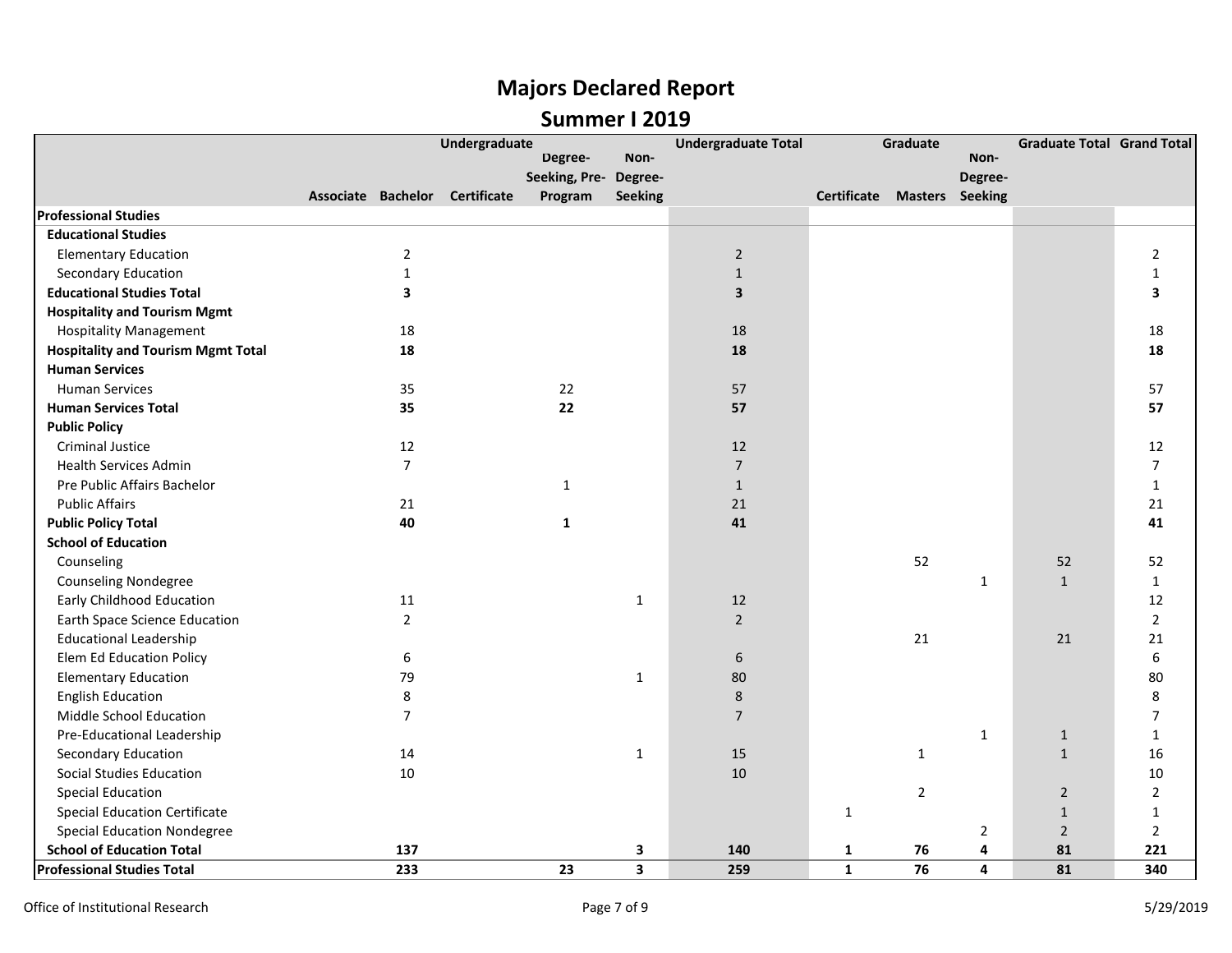|                                                |                    | Undergraduate |                    |               |                | <b>Undergraduate Total</b> |             | Graduate       |                | <b>Graduate Total Grand Total</b> |     |
|------------------------------------------------|--------------------|---------------|--------------------|---------------|----------------|----------------------------|-------------|----------------|----------------|-----------------------------------|-----|
|                                                |                    |               |                    | Degree-       | Non-           |                            |             |                | Non-           |                                   |     |
|                                                |                    |               |                    | Seeking, Pre- | Degree-        |                            |             |                | Degree-        |                                   |     |
|                                                | Associate Bachelor |               | <b>Certificate</b> | Program       | <b>Seeking</b> |                            | Certificate | <b>Masters</b> | <b>Seeking</b> |                                   |     |
| <b>Unit of Affiliated Programs</b>             |                    |               |                    |               |                |                            |             |                |                |                                   |     |
| <b>Collegiate Connection</b>                   |                    |               |                    |               |                |                            |             |                |                |                                   |     |
| High School Student Non Degree                 |                    |               |                    |               |                |                            |             |                |                |                                   |     |
| <b>Collegiate Connection Total</b>             |                    |               |                    |               |                |                            |             |                |                |                                   |     |
| <b>Student Success &amp; Transitions</b>       |                    |               |                    |               |                |                            |             |                |                |                                   |     |
| Business and Leadership Pathwy                 |                    |               |                    |               |                |                            |             |                |                |                                   |     |
| Engineering and Sci Pathway                    |                    |               |                    |               |                |                            |             |                |                |                                   |     |
| Non Degree No Option                           |                    |               |                    |               | 72             | 72                         |             |                |                |                                   | 72  |
| Soc Sci and Humanities Pathway                 |                    |               |                    |               |                |                            |             |                |                |                                   |     |
| <b>UG Transitional Program</b>                 |                    |               |                    |               |                |                            |             |                |                |                                   |     |
| Undecided                                      |                    |               |                    |               |                |                            |             |                |                |                                   |     |
| <b>Visiting Regional Campus Trans</b>          |                    |               |                    |               | 62             | 62                         |             |                |                |                                   | 62  |
| Visual and Perform Arts Pathwy                 |                    |               |                    |               |                |                            |             |                |                |                                   |     |
| <b>Student Success &amp; Transitions Total</b> |                    |               |                    | 18            | 134            | 152                        |             |                |                |                                   | 152 |
| Unit of Affiliated Programs Total              |                    |               |                    | 18            | 137            | 155                        |             |                |                |                                   | 155 |